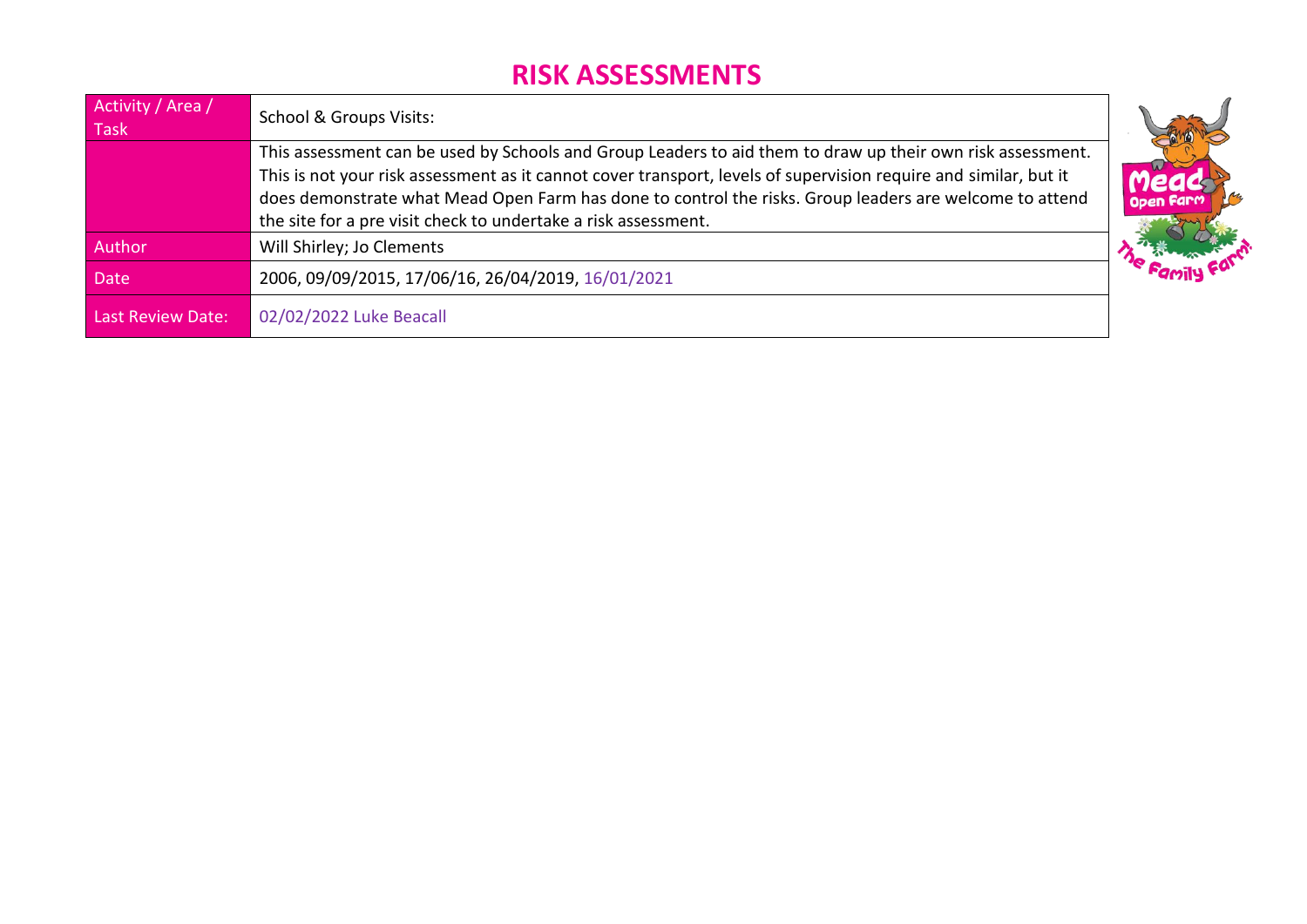| What are the<br>hazards /<br>tasks /<br>activity? | Who could be harmed<br>and how?                                                                                                                                                                                                                                                                                                                                                                                                     | What are the control measures?                                                                                                                                                                                                                                                                                                                                                                                                                                                                                                                                                                                                                                                                                                                      | <b>Risk Rating</b> | What further measures are required?                                                                                                                                                                                                                                                                                                                                                                                                                                                                                                                                                                                                                                                 | Target completion date/<br>Comments / progress |
|---------------------------------------------------|-------------------------------------------------------------------------------------------------------------------------------------------------------------------------------------------------------------------------------------------------------------------------------------------------------------------------------------------------------------------------------------------------------------------------------------|-----------------------------------------------------------------------------------------------------------------------------------------------------------------------------------------------------------------------------------------------------------------------------------------------------------------------------------------------------------------------------------------------------------------------------------------------------------------------------------------------------------------------------------------------------------------------------------------------------------------------------------------------------------------------------------------------------------------------------------------------------|--------------------|-------------------------------------------------------------------------------------------------------------------------------------------------------------------------------------------------------------------------------------------------------------------------------------------------------------------------------------------------------------------------------------------------------------------------------------------------------------------------------------------------------------------------------------------------------------------------------------------------------------------------------------------------------------------------------------|------------------------------------------------|
| <b>Slips, Trips</b>                               | Risk to children and<br>parent / guardian / carer<br>Risk of minor or major<br>injury from:<br>Slips on substances or<br>slippery surface<br>Trips over items and<br>poor ground conditions<br>Slippery or wet floors<br>Trailing cables, poor<br>housekeeping,<br>obstructions on floor<br>Uneven surfaces and<br>changes in level<br>The most common cause<br>of major injuries. 95% of<br>major slips result in<br>broken bones. | Staff make regular checks on housekeeping<br>Suitable access routes provided around farm<br>Spillages cleared up, spills kits in place<br>Maintenance of floor surfaces, keep potholes<br>etc. down - particularly in pedestrian areas<br>Floors kept tidy, clean, and dry<br>Avoid trailing cables<br>Bins to keep site tidy<br>Litter picking undertaken<br>Changes in level highlighted with yellow paint<br>etc. where significant risk of trips<br>Continue to patch / repair roadways and<br>pedestrian walkways to reduce slip and trip<br>hazards<br>Good lighting internally and externally<br>Salt or grit in icy conditions in main pedestrian<br>walkways<br>The farm staff regularly inspect the site to<br>identify hazards and risks | Medium             | Sensible nonslip footwear advised<br>All visitors are advised to take care while<br>$\blacksquare$<br>on the premises<br>Group leaders are responsible for ensuring<br>adequate supervision is always provided<br>An invitation for the group leader to visit<br>the premises free of charge is permitted to<br>enable teachers / group leaders to carry<br>out their own risk assessments and to<br>check suitability etc.<br>All visiting groups must have adequate<br>numbers of adults to supervise children,<br>including extra provisions for special needs<br>groups. Schools & similar are expected to<br>follow levels of supervision recommended<br>in current guidelines |                                                |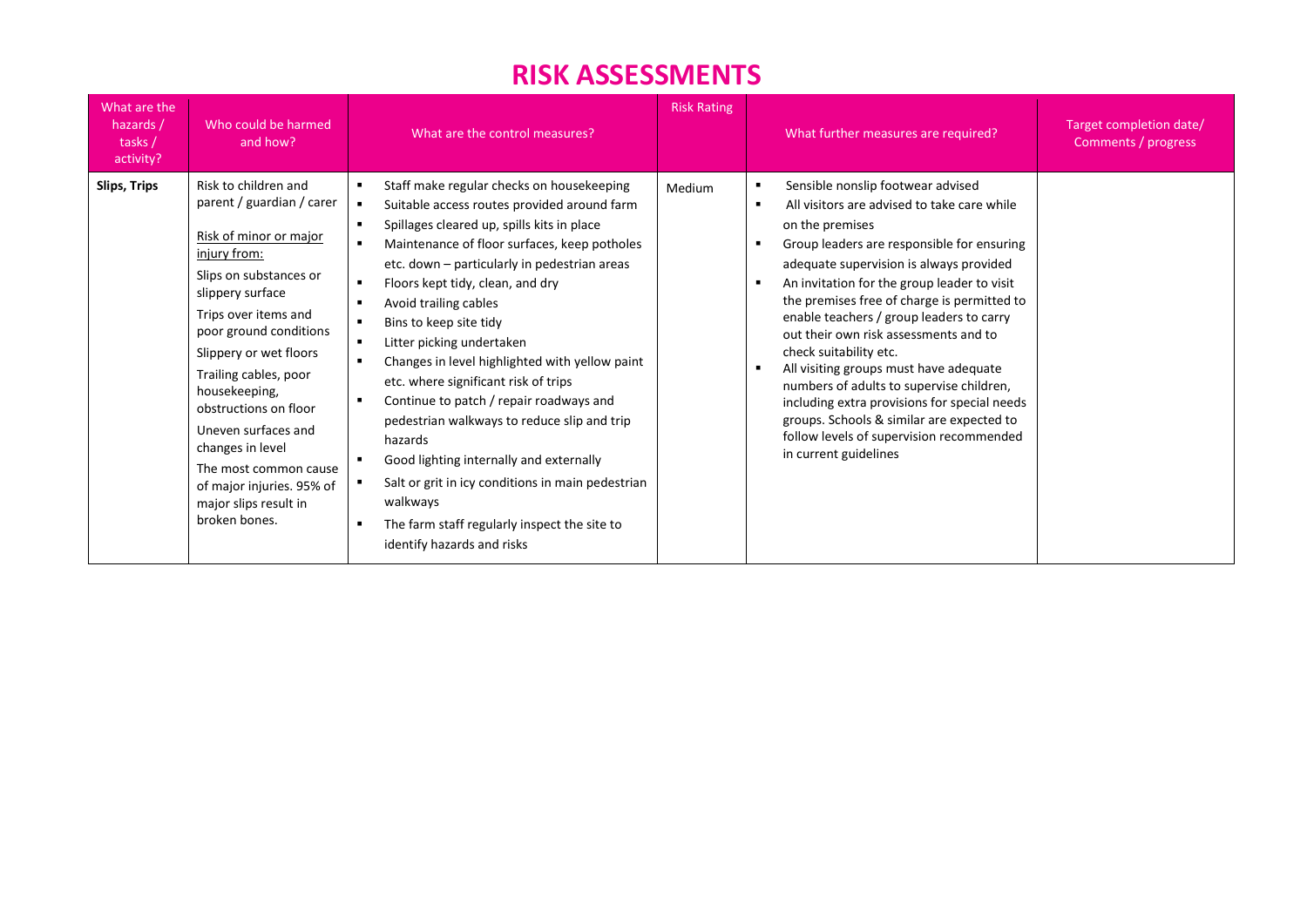| What are the<br>hazards /<br>tasks/<br>activity? | Who could be harmed<br>and how?                                                                                                                                                                              | What are the control measures?                                                                                                                                                                                                                                                                                                                                                                                                                                                                                                                                                                                                                                                                                                                                                                                                                                                                                                                                                                                                                                                                                                                                                                                                                                                                                                                                                                                                                                                                                                                             | <b>Risk Rating</b> | What further measures are required?                                                                                                                                                                                                                                                                                                                                                                                                                                                                                                                                                                                                                                                                                                                                                                                                                                                                                                                                                                                                                                                                                                                                                                                                                                                               | Target completion date/<br>Comments / progress |
|--------------------------------------------------|--------------------------------------------------------------------------------------------------------------------------------------------------------------------------------------------------------------|------------------------------------------------------------------------------------------------------------------------------------------------------------------------------------------------------------------------------------------------------------------------------------------------------------------------------------------------------------------------------------------------------------------------------------------------------------------------------------------------------------------------------------------------------------------------------------------------------------------------------------------------------------------------------------------------------------------------------------------------------------------------------------------------------------------------------------------------------------------------------------------------------------------------------------------------------------------------------------------------------------------------------------------------------------------------------------------------------------------------------------------------------------------------------------------------------------------------------------------------------------------------------------------------------------------------------------------------------------------------------------------------------------------------------------------------------------------------------------------------------------------------------------------------------------|--------------------|---------------------------------------------------------------------------------------------------------------------------------------------------------------------------------------------------------------------------------------------------------------------------------------------------------------------------------------------------------------------------------------------------------------------------------------------------------------------------------------------------------------------------------------------------------------------------------------------------------------------------------------------------------------------------------------------------------------------------------------------------------------------------------------------------------------------------------------------------------------------------------------------------------------------------------------------------------------------------------------------------------------------------------------------------------------------------------------------------------------------------------------------------------------------------------------------------------------------------------------------------------------------------------------------------|------------------------------------------------|
| Livestock                                        | Risk to children and<br>parent / guardian / carer<br>Risk of injury from:<br>Crushing, bites, pecks,<br>gores<br>Risk of ill health from:<br>Zoonoses from touching<br>livestock or<br>contaminated surfaces | $\blacksquare$<br>Full zoonoses control in place - including risk<br>assessment, CoSHH Assessment and Visitor<br>Safety Plan. Compliance with the Code of<br>Practice for visitor attractions<br>Double fencing in non-contact areas so there<br>is no direct or indirect contact with livestock<br>In dedicated contact areas there is hand<br>٠<br>washing facilities and signage displayed<br>Regular checks on fencing<br>٠<br>Only domestic breeds on the farm (no zoo<br>licence required)<br>The farm staff regularly inspect the site to<br>identify hazards and risks<br>An invitation for the group leader to visit the<br>$\blacksquare$<br>premises free of charge is permitted to enable<br>teachers / group leaders to carry out their<br>own risk assessments and to check suitability<br>etc.<br>Paths, gates, fencing etc. are regularly cleaned<br>and disinfected to reduce the risk of infection<br>from zoonotic disease and kept free from<br>faeces and urine from livestock. The farm is<br>kept as clean as practicable.<br>Any "activities" arranged are always<br>$\blacksquare$<br>supervised by trained staff and following<br>standard rules and procedures<br>Manure and compost heaps in secure staff<br>only yard away from public contact<br>New-born lambs / pregnant ewes are a risk to<br>٠<br>pregnant women and clear signs displayed to<br>avoid contact. Older lambs used for bottle<br>feeding / contact. New-born lambs and<br>mothers are double fenced from direct or<br>indirect contact as far as possible. | Medium             | Group leader must take responsibility to<br>٠<br>ensure children and adults wash hands<br>when leaving animal contact areas<br>Group leaders to ensure there is no eating,<br>drinking, chewing gum / sweets in animal<br>contact areas<br>Group leaders are responsible for ensuring<br>adequate supervision is always provided.<br>To be aware the risk to vulnerable groups<br>such as women of child-bearing age who<br>are or may be pregnant, or those with an<br>existing health condition is increased.<br>Children are also of particular risk (under<br>7's in particular) and when in large groups<br>adequate number of responsible adults<br>must be provided to properly supervise<br>Make sure group supervisors are aware of<br>$\blacksquare$<br>the risk from children placing their fingers<br>in their mouth and petting or kissing the<br>animals. Stress they must not eat or chew<br>(including sweets) outside the food only<br>areas and never eat food which has fallen<br>to the ground, or taste animal foods; also,<br>not to suck fingers or put hands, pens,<br>pencils or crayons etc in mouths.<br>The Group Leader should ensure cuts or<br>abrasions on exposed skin should be<br>covered with plasters to minimise the risk<br>of entry by biological agents. |                                                |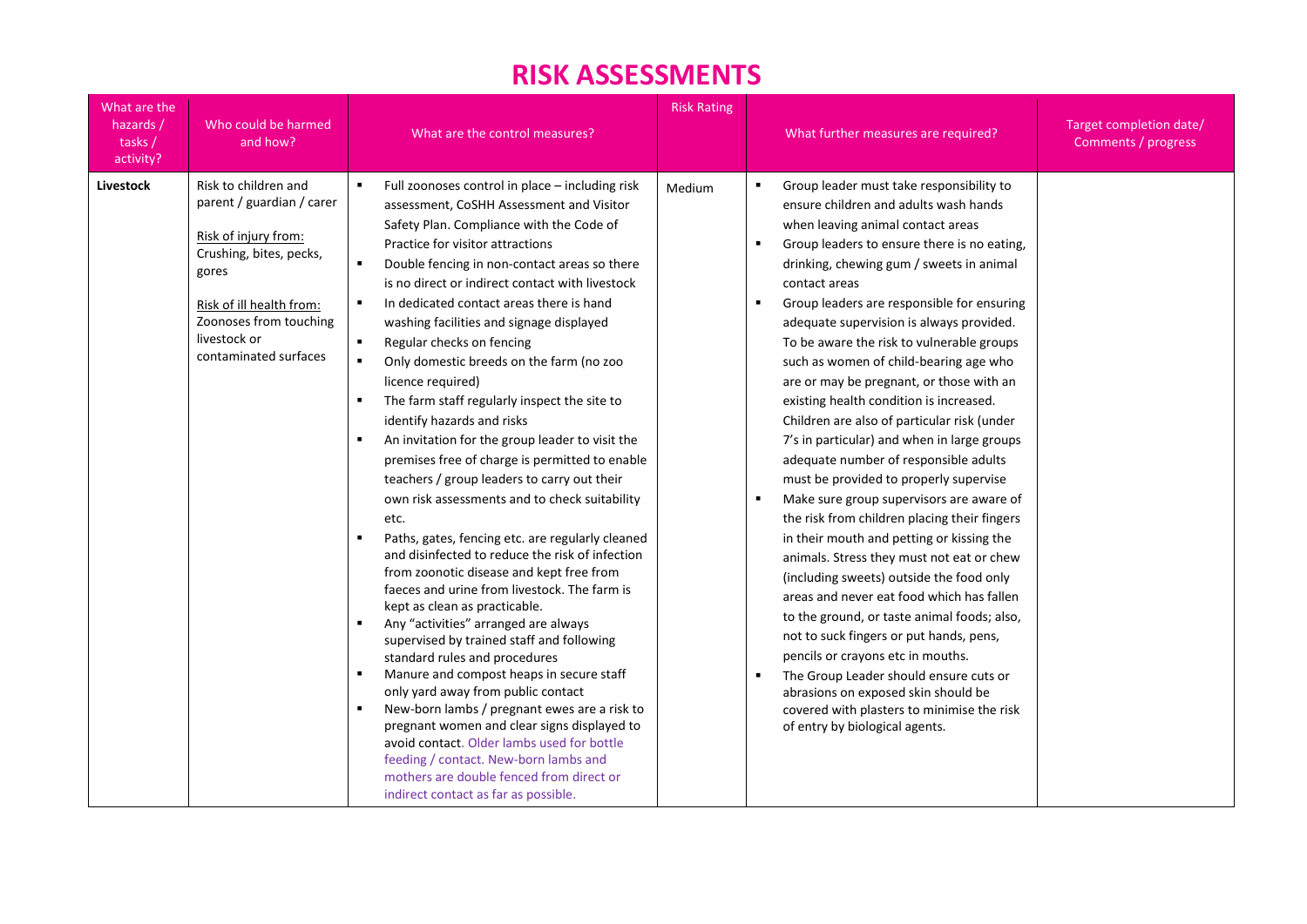| What are the<br>hazards /<br>tasks /<br>activity?         | Who could be harmed<br>and how?                                                                                                                                                         | What are the control measures?                                                                                                                                                                                                                                                                                                                                                                                                                                                                                                                                                                                                                                                                                                                                                                                                                                                                                                                                      | <b>Risk Rating</b> | What further measures are required?                                                                                                                                                                                                                                                                                                                                                                                                                                                                                    | Target completion date/<br>Comments / progress |
|-----------------------------------------------------------|-----------------------------------------------------------------------------------------------------------------------------------------------------------------------------------------|---------------------------------------------------------------------------------------------------------------------------------------------------------------------------------------------------------------------------------------------------------------------------------------------------------------------------------------------------------------------------------------------------------------------------------------------------------------------------------------------------------------------------------------------------------------------------------------------------------------------------------------------------------------------------------------------------------------------------------------------------------------------------------------------------------------------------------------------------------------------------------------------------------------------------------------------------------------------|--------------------|------------------------------------------------------------------------------------------------------------------------------------------------------------------------------------------------------------------------------------------------------------------------------------------------------------------------------------------------------------------------------------------------------------------------------------------------------------------------------------------------------------------------|------------------------------------------------|
| <b>Moving</b><br><b>Vehicles and</b><br>farm<br>equipment | Risk to children and<br>parent / guardian / carer<br>Risk of death or serious<br>injury from:<br>Being struck by moving<br>vehicles<br>Falling from tractor<br>trailer ride<br>Car park | Access is wide enough for visiting vehicles and<br>ample parking is provided for cars and<br>coaches<br>Parking areas in main car park are marked out<br>with overflow parking. There is a large<br>pedestrian crossing from the overflow car<br>park to the main entrance<br>Traffic management signs displayed including<br>10mph sign on the access road<br>Risk assessments in place - limited use of farm<br>vehicles during opening hours and would be<br>driven at slow speeds / flashing beacons and<br>escorted where necessary<br>All staff driving farm vehicles are trained<br>Tractor trailer route is in a non-public area<br>and safety rules are documented and followed<br>Safe queuing area for tractor trailer rides<br>Tractor trailer ride may not be operating in<br>bad weather if there is a safety risk<br>Farm vehicles are maintained safely, and daily<br>checks recorded. Farm machinery and<br>equipment kept away from public access | Medium             | Group leaders are responsible for ensuring<br>adequate supervision is always provided<br>and especially in the car park<br>On arrival, the Group Leader should inform<br>the farm of arrival PRIOR to the group<br>disembarking from the vehicle. This is to<br>ensure arrangements for the visit can be<br>put into place and children are not in the<br>car park area waiting as there may be<br>moving vehicles.<br>All schools and organised groups should<br>undertake their own risk assessment for<br>the visit |                                                |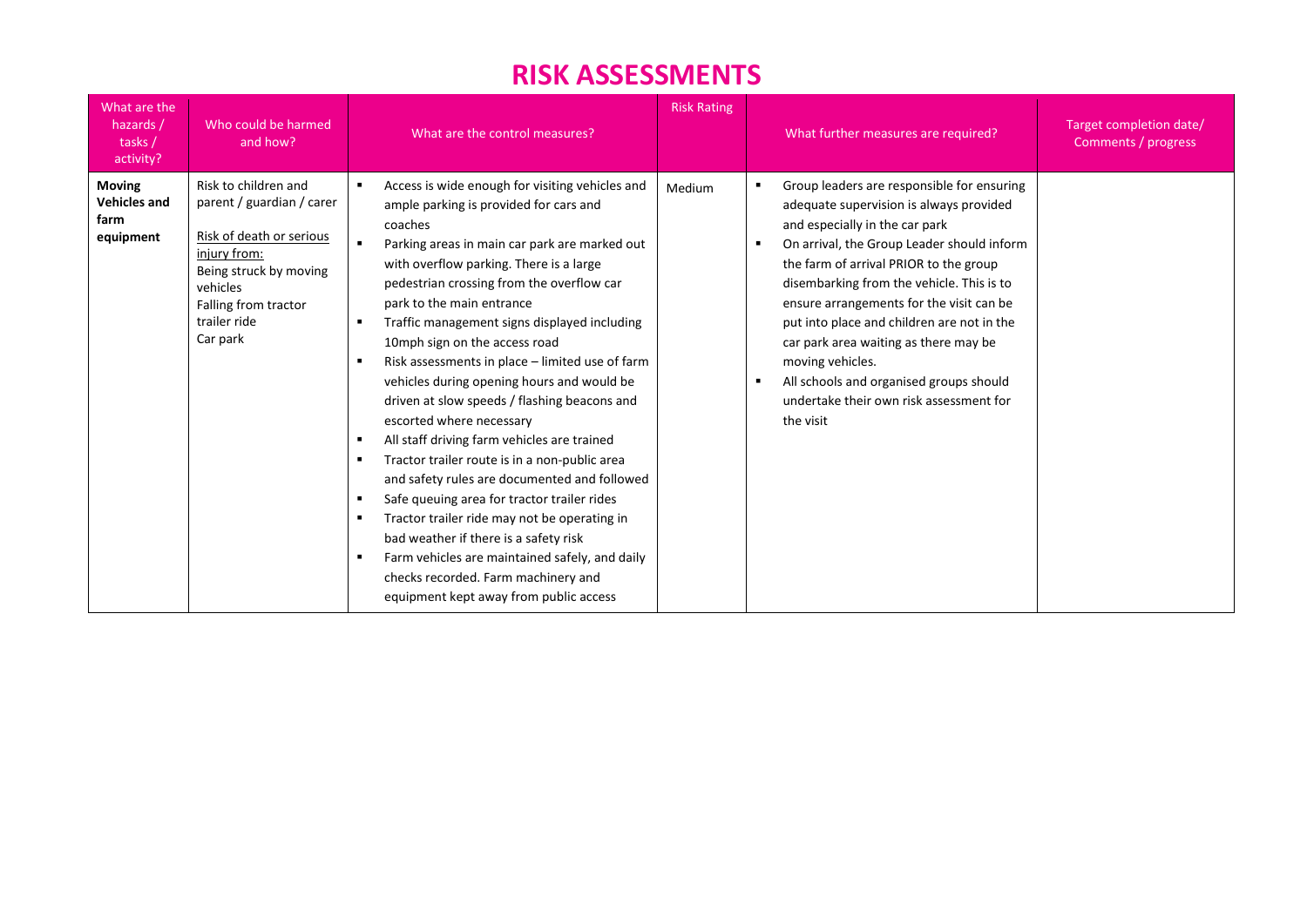| What are the<br>hazards /<br>tasks /<br>activity? | Who could be harmed<br>and how?                                                                                                                                                                      | What are the control measures?                                                                                                                                                                                                                                                                                                                                                                                                                                                                                                                                                                                                                                                                                                                                                           | <b>Risk Rating</b> | What further measures are required?                                                                                                     | Target completion date/<br>Comments / progress |
|---------------------------------------------------|------------------------------------------------------------------------------------------------------------------------------------------------------------------------------------------------------|------------------------------------------------------------------------------------------------------------------------------------------------------------------------------------------------------------------------------------------------------------------------------------------------------------------------------------------------------------------------------------------------------------------------------------------------------------------------------------------------------------------------------------------------------------------------------------------------------------------------------------------------------------------------------------------------------------------------------------------------------------------------------------------|--------------------|-----------------------------------------------------------------------------------------------------------------------------------------|------------------------------------------------|
| <b>Falls from</b><br>height                       | Risk to children and<br>parent / guardian / carer<br>Risk of death or serious<br>injury from falling from<br>height                                                                                  | All play equipment has relevant guard rails,<br>safety features etc. in compliance with<br>relevant standards for play equipment<br>Play equipment inspected and maintained<br>Sky trail and climbing wall have specific safety<br>precautions, supervision by trained staff and<br>fall arrest equipment<br>Emergency and rescue procedures in place<br>Impact protection under fixed outdoor play<br>equipment                                                                                                                                                                                                                                                                                                                                                                         | Medium             | Group leaders are responsible for<br>ensuring adequate supervision is always<br>provided<br>Rules of play to be followed                |                                                |
| Play<br>Equipment                                 | Risk to children and<br>parent / guardian / carer<br>Risk of death or serious<br>injury from:<br>Falling from or onto<br>equipment<br>Slipping or tripping<br>Defective equipment<br>Boisterous play | Rules of play signs displayed. Supervision of<br>higher risk attractions by trained staff e.g., sky<br>trail, Go-Karts, climbing wall and adequate<br>information given to users. These may be<br>closed at certain times of the day / year and<br>when weather compromises safety.<br>Annual inspection by ROSPA or similar<br>$\blacksquare$<br>inspection body for all play equipment<br>Staff undertake daily, weekly and monthly<br>$\blacksquare$<br>formal checks on all play equipment<br>Risk assessments in place. Impact protection<br>provided. Compliance with relevant standards<br>and guidance for all play equipment<br>Defective equipment would be taken out of<br>use immediately and access prevented<br>All play areas are in dedicated no animal<br>contact zones | Medium             | Group leaders are responsible for ensuring<br>adequate supervision is always provided<br>Rules of play to be followed<br>$\blacksquare$ |                                                |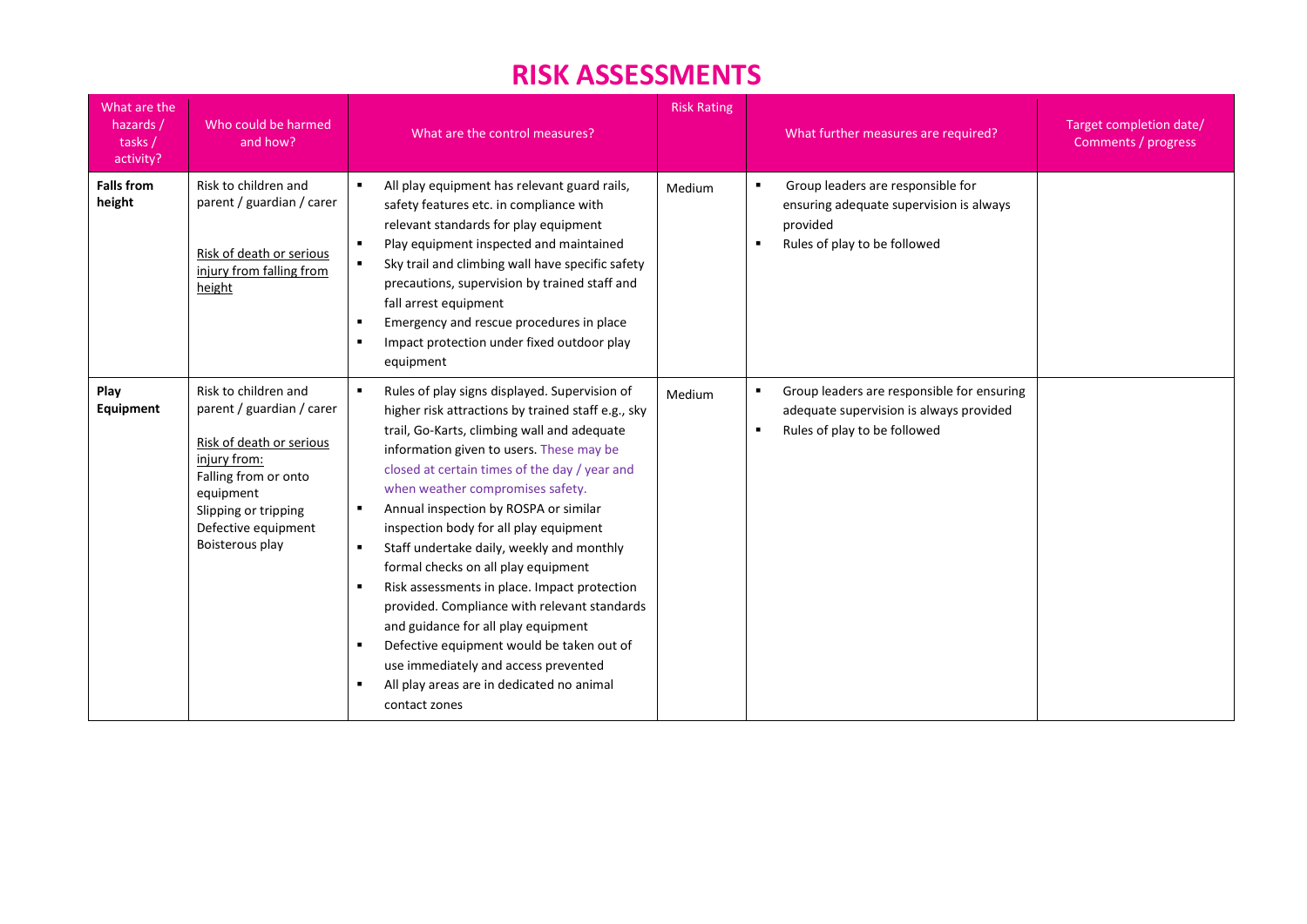| What are the<br>hazards /<br>tasks/<br>activity? | Who could be harmed<br>and how?                                                                                                                                                                                                           | What are the control measures?                                                                                                                                                                                                                                                                           | <b>Risk Rating</b> | What further measures are required?                                                                                                                                                                                                                                                                                              | Target completion date/<br>Comments / progress |
|--------------------------------------------------|-------------------------------------------------------------------------------------------------------------------------------------------------------------------------------------------------------------------------------------------|----------------------------------------------------------------------------------------------------------------------------------------------------------------------------------------------------------------------------------------------------------------------------------------------------------|--------------------|----------------------------------------------------------------------------------------------------------------------------------------------------------------------------------------------------------------------------------------------------------------------------------------------------------------------------------|------------------------------------------------|
| <b>Fire</b>                                      | Risk to children and<br>parent / guardian / carer<br>Risk of death or serious<br>injury from:<br>Smoke inhalation<br>Burns. Building collapse<br>Explosion<br>Risk of ill health from:<br>Burns, smoke inhalation                         | Full fire risk assessment in place<br>Maintained fire precautions around site (fire<br>$\blacksquare$<br>extinguishers, fire alarms, smoke detection,<br>emergency lighting)<br>Documented Emergency Procedures<br><b>Trained Staff</b><br>$\blacksquare$                                                | Low                | Group leaders are responsible for ensuring<br>adequate supervision is always provided<br>Instruction from Farm Staff to be followed<br>п                                                                                                                                                                                         |                                                |
| <b>Falling</b><br>Objects                        | Risk to children and<br>parent / guardian / carer<br>Risk of death or serious<br>injury from: Crushing,<br>striking head or body                                                                                                          | The farm staff regularly inspect the site to<br>identify hazards and risks<br>$\blacksquare$<br>Heavy objects secured where necessary<br>Bale stacks etc. in staff only areas<br>$\blacksquare$<br>Staff only areas are kept as secure as possible<br>$\blacksquare$                                     | Low                | Group leaders are responsible for ensuring<br>adequate supervision is always provided                                                                                                                                                                                                                                            |                                                |
| <b>Adverse</b><br>weather                        | Risk to children and<br>parent / guardian / carer<br>Risk of death or serious<br>injury from:<br>Lighting<br>Slips. Lightning<br>Risk of ill health from:<br>Sunburn<br>Hypothermia<br>Hyperthermia<br>Sunstroke, dehydration<br>fainting | Certain attractions and play equipment are<br>weather dependant and will be closed if<br>deemed to be unsafe<br>Buildings to provide shelter<br>Buildings are lit and heated<br>$\blacksquare$<br>Health and safety guidance is published on the<br>$\blacksquare$<br>web site covers clothing, sun etc. | Low                | Group leaders are responsible for ensuring<br>٠<br>adequate supervision is always provided<br>Correct clothing for expected weather<br>٠<br>conditions to be worn<br>Sensible nonslip footwear advised<br>$\blacksquare$<br>Ensure adequate hydration maintained<br>$\blacksquare$<br>Sun block advised for strong sunlight<br>п |                                                |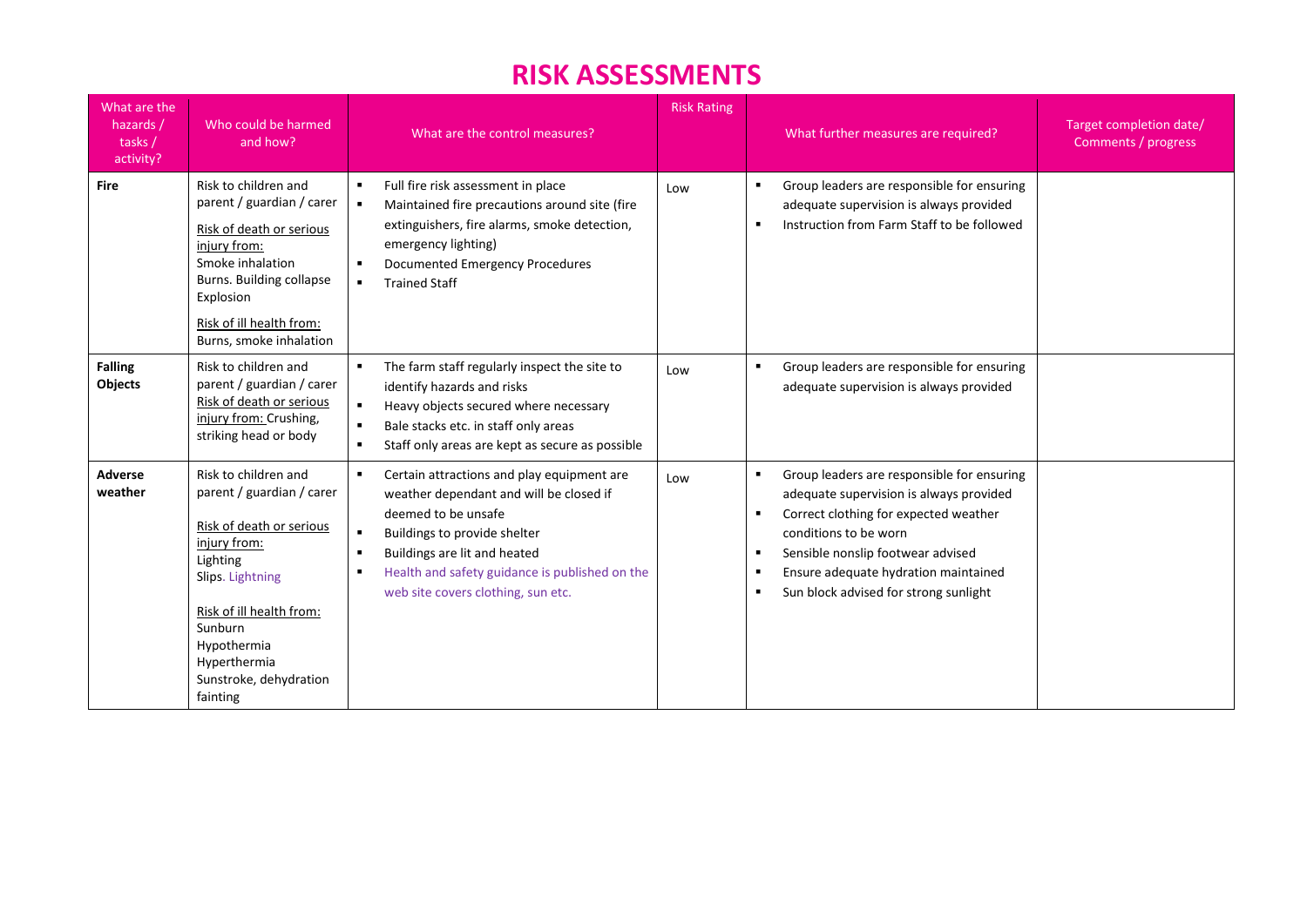| What are the<br>hazards /<br>tasks /<br>activity? | Who could be harmed<br>and how?                                                                                                                                                                                                                                                                                      | What are the control measures?                                                                                                                                                                                                                                                                                                                                                                                                  | <b>Risk Rating</b> | What further measures are required?                                                                                                                                        | Target completion date/<br>Comments / progress |
|---------------------------------------------------|----------------------------------------------------------------------------------------------------------------------------------------------------------------------------------------------------------------------------------------------------------------------------------------------------------------------|---------------------------------------------------------------------------------------------------------------------------------------------------------------------------------------------------------------------------------------------------------------------------------------------------------------------------------------------------------------------------------------------------------------------------------|--------------------|----------------------------------------------------------------------------------------------------------------------------------------------------------------------------|------------------------------------------------|
| Insect bites /<br>stings                          | Risk to children and<br>parent / guardian / carer<br>Risk of death or serious<br>injury from:<br>Anaphylaxis<br>Risk of ill health from:<br>Anxiety, panic, phobia                                                                                                                                                   | First aiders and first aid equipment on site<br>with dedicated first aid room (new in play<br>barn for 2019)<br>Wasp traps installed around the farm as<br>needed                                                                                                                                                                                                                                                               | Low                | Group leaders are responsible for ensuring<br>adequate supervision is always provided<br>Call a first aider while at the farm if<br>$\blacksquare$<br>assistance is needed |                                                |
| Plants, Trees,<br>Weeds                           | Risk to children and<br>parent / guardian / carer<br>Risk of death or serious<br>injury from:<br>Falling branches / trees<br>Climbing, falling<br>Risk of ill health from:<br>Allergic reaction, stings<br>from nettles, poisonous<br>plants, irritation to skin,<br>ingestion of berries<br>causing ill health etc. | Tree safety management plan in place around<br>the farm park to manage dead or diseased<br>trees<br>$\blacksquare$<br>Vegetation around the farm is managed - to<br>remove poisonous plants such as giant<br>hogweed and to manage stinging nettles,<br>brambles etc. in public areas<br>Mowing and maintenance off vegetation /<br>$\blacksquare$<br>trees, removal of irritant plants / weeds<br>where required & practicable | Low                | Group leaders are responsible for ensuring<br>adequate supervision is always provided<br>Call a first aider while at the farm if<br>$\blacksquare$<br>assistance is needed |                                                |
| Ponds,<br><b>Watercourses</b>                     | Risk to children and<br>parent / guardian / carer<br>Risk of death or serious<br>injury from:<br>Drowning<br>Risk of ill health from:<br>Bacteria, blue green<br>algae bloom etc.                                                                                                                                    | $\blacksquare$<br>Pond is completely fenced<br>Waterplay activity has no standing water<br>$\blacksquare$<br>which could cause a risk of drowning (mains<br>water not recirculated water)<br>Very shallow running water in bunny walk<br>$\blacksquare$<br>through is fenced (recirculated water)<br>No water features pose a risk                                                                                              | Low                | Group leaders are responsible for ensuring<br>adequate supervision is always provided                                                                                      |                                                |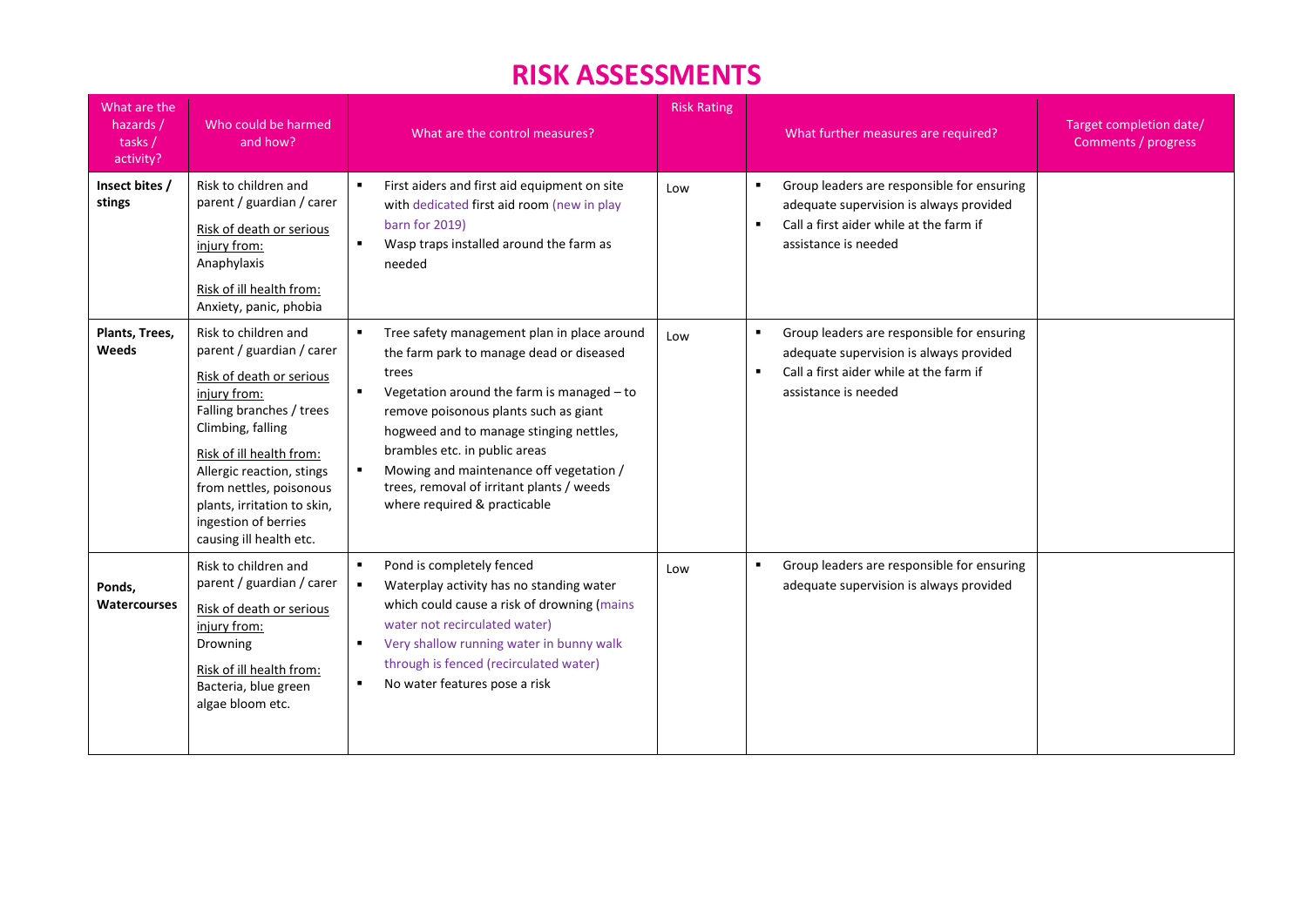| What are the<br>hazards /<br>tasks /<br>activity? | Who could be harmed<br>and how?                                                                                                                                                                                                                                                                                                                                                        | What are the control measures?                                                                                                                                                                                                                                                                                                                                                                                                                                                                                                                                                                                                                                                                                                                                   | <b>Risk Rating</b> | What further measures are required?                                                                                                                                                                                                                                                                                                                                                                                                                                                                                                                                                                                                                                                                                              | Target completion date/<br>Comments / progress |
|---------------------------------------------------|----------------------------------------------------------------------------------------------------------------------------------------------------------------------------------------------------------------------------------------------------------------------------------------------------------------------------------------------------------------------------------------|------------------------------------------------------------------------------------------------------------------------------------------------------------------------------------------------------------------------------------------------------------------------------------------------------------------------------------------------------------------------------------------------------------------------------------------------------------------------------------------------------------------------------------------------------------------------------------------------------------------------------------------------------------------------------------------------------------------------------------------------------------------|--------------------|----------------------------------------------------------------------------------------------------------------------------------------------------------------------------------------------------------------------------------------------------------------------------------------------------------------------------------------------------------------------------------------------------------------------------------------------------------------------------------------------------------------------------------------------------------------------------------------------------------------------------------------------------------------------------------------------------------------------------------|------------------------------------------------|
| Food and<br><b>Drink</b>                          | Risk to children and<br>parent / guardian / carer<br>Risk of death or serious<br>injury from:<br>Burns, scalds from hot<br>food<br>Slips or trips on debris or<br>liquids dropped on the<br>floor<br>Risk of ill health from:<br>Food poisoning (food<br>pathogens), food allergy<br>or intolerance<br>Zoonoses (cross<br>contamination from<br>livestock or<br>contaminated surfaces) | No eating or drinking is permitted in animal<br>contact areas<br>Eating and drinking should only be in<br>dedicated areas<br>Hand washing required before eating and<br>drinking and always on exit of animal contact<br>areas<br>Dropped food and drink should be cleared up<br>and/or reported to a member of staff<br>Mead Open Farm has full food hygiene<br>$\blacksquare$<br>controls in place (staff training, cleaning<br>procedures, HACCP food safety management<br>systems in place)<br>Food allergen information is available for food<br>and drink products on site and staff are<br>allergen trained in food areas<br>Cross contamination controls are in place, one<br>weaker point is relying on public to maintain<br>good hand hygiene on site | Med                | Group leaders are responsible for ensuring<br>adequate supervision is always provided -<br>including during refreshments<br>Hand washing when leaving animal contact<br>$\blacksquare$<br>areas must be supervised<br>To ensure children / visitors do not have<br>food including sweets or drinks in animal<br>contact areas<br>Group leaders must ensure the rules of the<br>park are followed<br>Dropped food and drink should be cleared<br>$\blacksquare$<br>up and/or reported to a member of staff<br>Groups should be aware of any special<br>food dietary requirements of their group<br>and to provide information to Mead Open<br>Farm where we are providing the catering<br>and in particular severe food allergies |                                                |